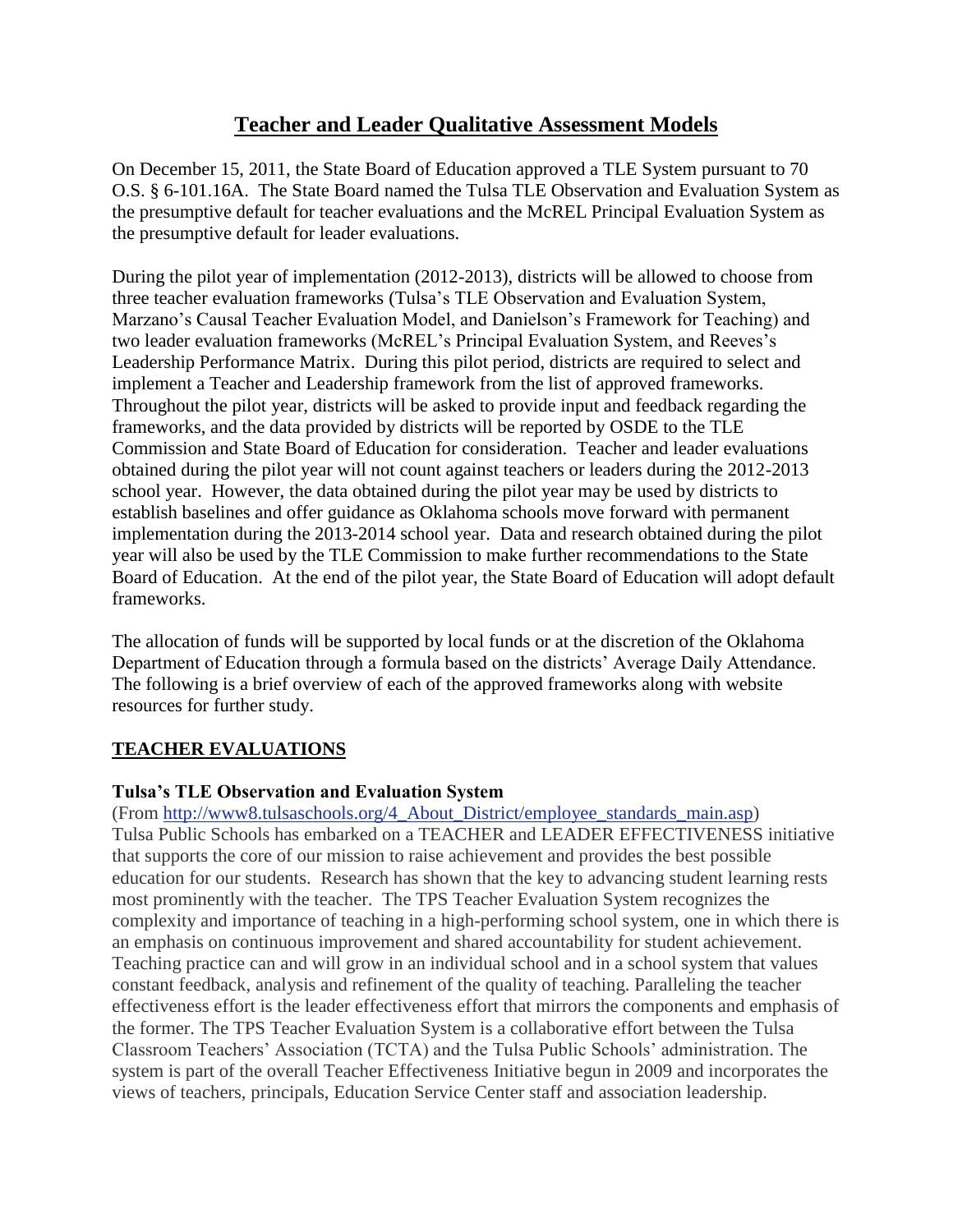#### Read more: [Rubrics, Manuals, Presentations, and Explanations](http://www8.tulsaschools.org/4_About_District/employee_standards_main.asp)

#### **Marzano's Causal Teacher Evaluation Model**

(From [http://www.marzanoevaluation.com/\)](http://www.marzanoevaluation.com/)

Bridging the gap between teacher evaluation and student achievement – After nearly five decades of study around effective teaching and learning practices, Dr. Robert Marzano expands his acclaimed work by releasing the Art and Science of Teaching Causal Teacher Evaluation Model. The first of its kind, this teacher evaluation model identifies the direct cause and effect relationship between teaching practices and student achievement to help teachers and leaders make the most informed decisions that yield the greatest benefits for their students. With the Marzano Model, districts can transform your teacher evaluation system from an exercise in compliance into an effective engine of incremental growth, one that reflects parallel gains between teacher assessment and student performance.

Read more: [Marzano Research Laboratory](http://www.marzanoresearch.com/products/catalog.aspx?group=91) and [Research Base and Validation Studies on](http://marzanoevaluation.com/files/Research_Base_and_Validation_Studies_Marzano_Evaluation_Model.pdf)  [the Marzano Evaluation Model](http://marzanoevaluation.com/files/Research_Base_and_Validation_Studies_Marzano_Evaluation_Model.pdf)

#### **Danielson's Framework for Teaching**

(From [http://charlottedanielson.com/theframeteach.htm\)](http://charlottedanielson.com/theframeteach.htm)

The *Framework for Teaching* is a research-based set of components of instruction, aligned to the INTASC standards, and grounded in a constructivist view of learning and teaching. In this framework, the complex activity of teaching is divided into 22 components (and 76 smaller elements) clustered into four domains of teaching responsibility: planning and preparation (Domain 1), classroom environment (Domain 2), instruction (Domain 3), and professional responsibilities (Domain 4). Each component defines a distinct aspect of a domain; two to five elements describe a specific feature of a component. Levels of teaching performance (rubrics) describe each component and provide a roadmap for improvement of teaching. The *Framework*  may be used for many purposes, but its full value is realized as the foundation for professional conversations among practitioners as they seek to enhance their skill in the complex task of teaching. The *Framework* may be used as the foundation of a school or district's mentoring, coaching, professional development, and teacher evaluation processes, thus linking all those activities together and helping teachers become more thoughtful practitioners.

Read more: [The Danielson Group](http://charlottedanielson.com/theframeteach.htm) and [The ASCD Teacher Effectiveness Suite, powered](http://www.ascd.org/professional-development/teacher-effectiveness-suite.aspx)  [by iObservation, offers a powerful online fusion of Charlotte Danielson's research-based](http://www.ascd.org/professional-development/teacher-effectiveness-suite.aspx)  [Framework for Teaching, professional development, and supporting technology to](http://www.ascd.org/professional-development/teacher-effectiveness-suite.aspx)  [increase teacher growth and raise student achievement.](http://www.ascd.org/professional-development/teacher-effectiveness-suite.aspx)

#### **LEADER EVALUATIONS**

## **McREL's Principal Evaluation Systems**

(From [http://www.mcrel.org/evalsystems/\)](http://www.mcrel.org/evalsystems/)

Measure what matters most **–** Focus on what matters, measuring performance on teaching & leadership practices linked to student success**;** Ensure fairness, gauging educator performance on multiple indicators, including student achievement**;** Improve performance, differentiating and focusing professional development according to individual staff needs; Streamline reviews, providing a web-based system for storing, tracking, and reporting results**.** 

Read more: [Teacher and Principal Evaluations](http://www.mcrel.org/evalsystems/index.asp)